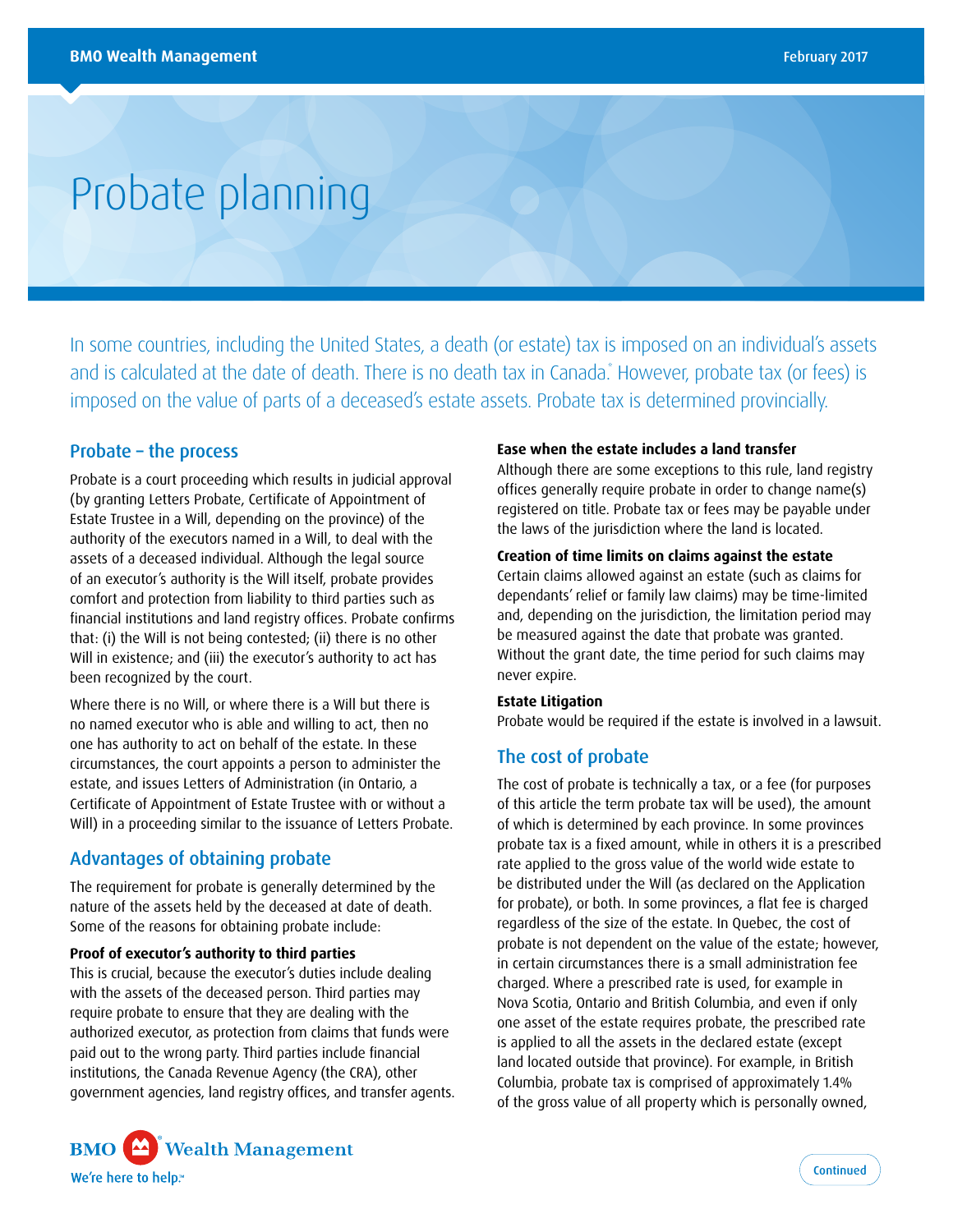wherever located in the world and, 1.4% of the value of real estate located in B.C. which is owned personally (less the amount of a mortgage, if any). See Table A for provincial probate tax rates.

## Reducing probate tax

In Nova Scotia, British Columbia and Ontario, careful probate planning can reduce the value of the probateable estate by ensuring that some assets pass outside the Will. However, probate planning should be carried out in a manner that does not disrupt the intended distribution of a person's assets. Consideration should also be given to income tax consequences and related planning opportunities which may be inconsistent with probate tax planning. Note that assets which pass directly to named beneficiaries, for example funds in registered plans or proceeds of death under life insurance policies do not form part of the estate and are not subject to probate tax. (see further discussion below). However, unless a contrary intervention is expressed in the Will, the tax associated with registered plans which are paid to designated beneficiaries directly, is to be paid by the estate. This requires liquidity in the estate.

#### **Some probate planning strategies are:**

#### **Gifts of assets**

Gifting cash or other assets to family members prior to death may be an option to consider in some circumstances, in order to avoid the potential probate tax on the value of those assets at death. Note however that, depending on the nature of the assets, since a gift is considered a disposition at fair market value, adverse income tax consequences may arise. Another income tax consequence which can arise when a gift is made to a spouse or a related minor child is the attribution of income earned, on the gifted asset and tax occurring, to the donor.

#### **Joint ownership of assets**

Property held in joint tenancy with right of survivorship ("JTWROS") with another person will pass to the surviving joint tenant by operation of law. The deceased person's Will will not govern the succession of this property because it will not comprise part of the deceased's estate. As a result, the jointly held asset will not be subject to probate tax. However, transferring assets from sole ownership into JTWROS with anyone other than a spouse, will not exclude the assets from the estate unless there is a clear intention to transfer the beneficial interest in the asset by way of a written declaration of such an intention. Note that the transfer to JTWROS of capital assets (with someone other than a spouse) is a

deemed disposition at fair market value, triggering capital gain tax payable and a sharing of subsequent annual tax reporting by all joint tenants. Note also that such a transfer to a spouse or related minors may trigger attribution rules, as previously discussed with respect to gifting.

Spouses often hold assets jointly so that property passes to the survivor on the first death with no requirement to obtain probate. Since passing assets between spouses occurs on a tax-deferred basis, this can be an effective way for a couple to hold assets. However, there are other considerations, some tax related and some non-tax related, which, in many circumstances, would render the ownership structure of JTWROS for probate planning purposes, too risky, with potential adverse consequences. For example, where individuals hold accounts jointly with family members other than spouses, the initial transfer of beneficial interest triggering capital gains tax (if any), would cause the tax to be payable in the taxation year of the transfer, without a deferral of that tax as discussed above, and absent the attribution rules, each joint tenant must include taxable income in his or her annual income tax return with respect to his or her share of the jointly held property, subsequent to the transfer of beneficial interest in the property. Some of the non-tax related complications include exposure of the property to creditors of all the joint tenants, loss of control of the property transferred to JTWROS, and, potentially, misuse of the property by any of the joint tenants. Perhaps the most negative consequence of holding property in JTWROS among more than two individuals is that only the last surviving tenant or his or her heirs or beneficiaries, will take all.

All previously deceased joint tenants' heirs or beneficiaries will have been excluded, disinherited, with respect to the property.

#### **Transfer assets to inter-vivos trusts**

Another way to reduce the value of your estate that is subject to probate tax is to transfer assets to an inter-vivos trust (a trust created during your lifetime). The general rule is that there is a deemed disposition at fair market value of all assets transferred to such a trust, for example, a Discretionary Family Trust for the benefit of your children and grandchildren. If you are 65 years or older, a transfer of property to a trust for the benefit of you and/or your spouse can occur on a tax-deferred basis, until second death.

It is important to note that an inter-vivos trust pays tax at the top rate. Income distribution to spouse or minor beneficiaries may be subject to attribution rules, depending on circumstances.

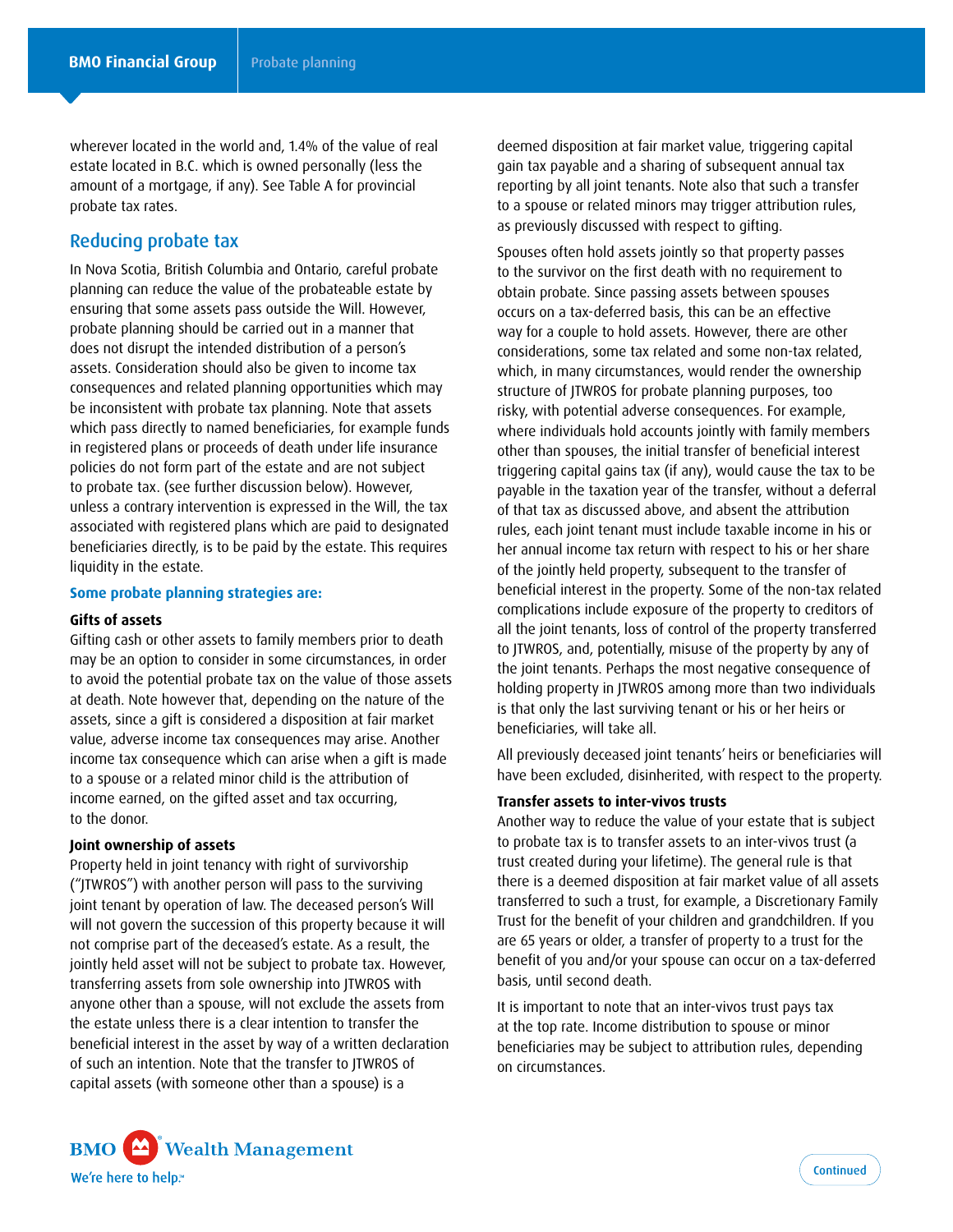#### **Life insurance policies**

In general, a life insurance policy that is payable to a named beneficiary does not form part of a deceased's estate for probate tax purposes. The designation of a beneficiary of a life insurance policy can also generally be made by Will, provided that it is clear in the drafting that the life insurance policy (and its proceeds) do not form part of the estate. Further advantages of a life insurance policy as part of the overall probate planning is that the proceeds are usually available for payment shortly after death and, if the policy has a designated beneficiary, are not subject to claims by creditors of the deceased.

#### **Registered plans**

In general, an owner of an RRSP, RRIF or TFSA can designate a beneficiary either by Will or in the plan itself. In Quebec, a beneficiary designation for registered accounts is not made on the Plan document but is made through the Will using the language "successor annuitant". Where there is a beneficiary designation in the plan, the plan administrator can usually pay out proceeds directly to the designated beneficiary of the plan. In these circumstances, the plan assets do not form part of the estate for probate purposes. If a beneficiary designation is made in the Will, the assets in the plan may or may not be subject to probate, depending on the manner in which the designation is drafted and the province or territory in which the deceased resided.

#### **Testamentary Trusts (created in a Will)**

If an individual leaves assets outright to a beneficiary in his or her Will, probate taxes will be payable on the death of the individual and may be payable again on the same assets when the beneficiary, if still owning the same assets, dies. To avoid paying probate tax twice on the same assets, the assets can be left in a trust established under the individual's Will. As a result, no probate tax would be charged upon the second (i.e., the beneficiary's) death.

## Ontario-specific strategies and issues

#### **Use of multiple wills – assets in same jurisdiction (applicable in Ontario only)**

In Ontario, another planning technique to reduce probate costs is the use of Multiple Wills to deal with assets located in a single jurisdiction. It involves drafting a Secondary, or Private Will, to dispose of specific assets for which probate is not normally required (namely, assets held in a trust, shares of a privately held corporation, and Personal Effects), and a Primary, or Public Will, to deal with all other assets. The Primary Will specifically excludes the assets referred to in the Secondary Will. The intended result is that, at death, probate taxes would only be paid on the assets administered through the Primary Will. An additional advantage to Multiple Wills is privacy. Since the Secondary Will is not submitted to court for probate, it is not in the public domain.

If an individual holds assets in multiple jurisdictions, he or she may wish to execute Multiple Wills (also known as Limited Wills), each governing the assets situated in each jurisdiction. This Multiple Will technique may result in overall probate tax savings depending on the jurisdictions in question. Use of the Multiple Will strategy is not available in other provinces with the exception of British Columbia where it is available only in very limited circumstances. The drafting of Multiple Wills is complicated. Professional advice should be sought before pursuing any one of the Multiple Wills strategies.

#### **Legislative changes in Ontario potentially affecting probate tax**

In Ontario, based on new Legislative reform, the Minister of Revenue ("MNR") can assess the value of the deceased's estate for purposes of imposing probate tax for a period of four years after the date of the probate application to court. Due to the new laws, an executor would be required to keep detailed records of the deceased's assets and their value, perhaps including valuable Personal Effects, for probate tax purposes. It is yet unclear what practical consequences this legislative change will have in the administration of estates in Ontario, and whether or not this will impact the effectiveness of the use of Multiple Wills, in Ontario.

### **Conclusion**

The probate tax consideration is not always the most important factor in the overall succession plan. While there are a number of ways in which probate taxes can be reduced or even eliminated, it is important to balance the benefits of this type of planning with the potential undesired consequences, complexity and costs which may be involved (noting any potential income tax implications). For example, the more the estate has been depleted (for probate planning purposes) the less opportunity there is to create testamentary trusts in the Will. Such depletion of the estate may lead to loss of the beneficiaries' ability to income split, and perhaps more importantly, loss of asset protection.

This publication is not intended to be a comprehensive review of all tax and estate laws. Readers should seek professional legal advice to determine how their estate planning goals can best be met within the rules of their province or territory of residence.

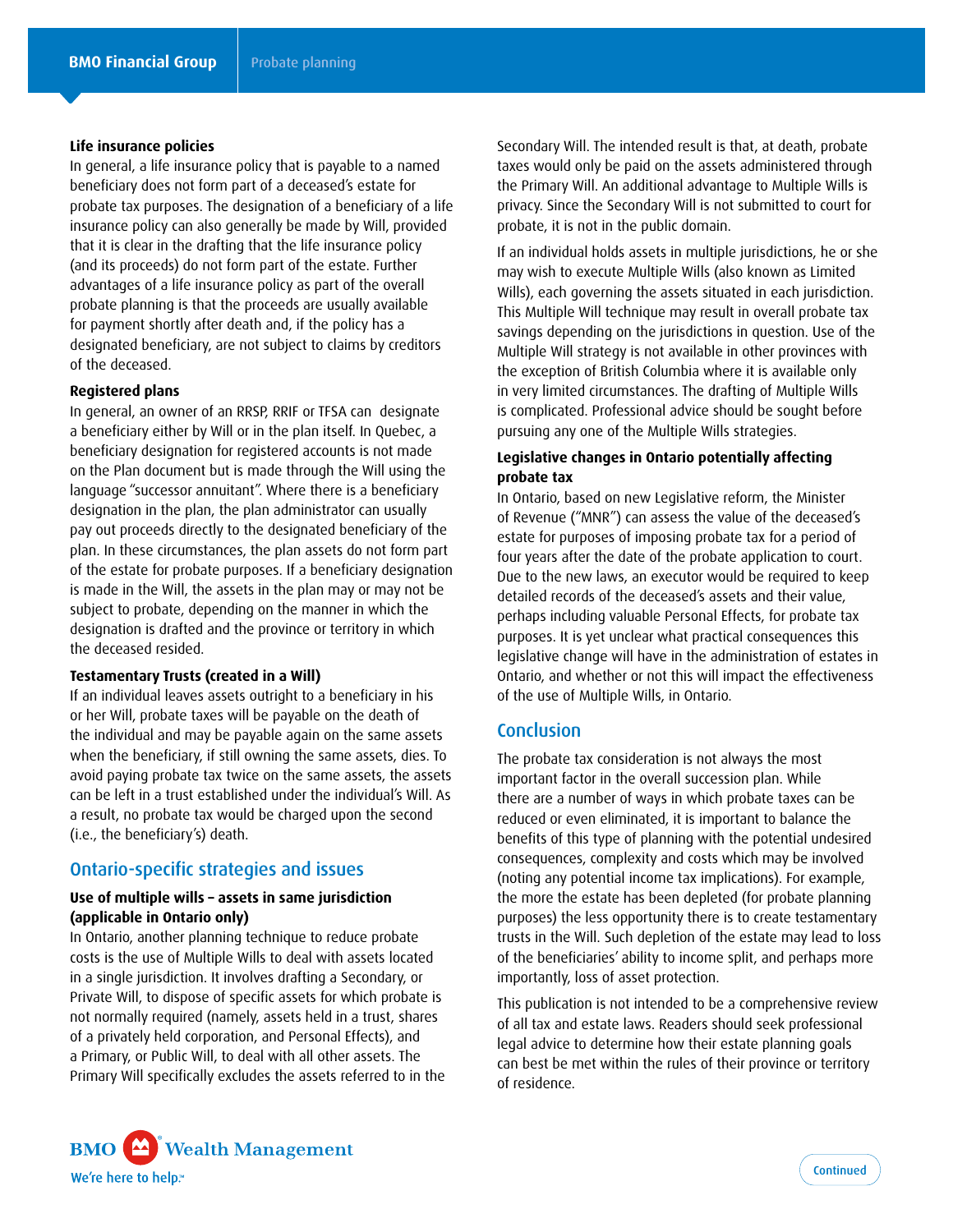BMO Financial Group publishes reports on a variety of investing, tax and estate planning topics. Readers of this article may also be interested in Joint Ownership of Property: Pros & Cons

!

For more information, speak with your BMO financial professional.

## Table A

| <b>Estimated Probate Taxes and Fees in Canada1</b> |                                                                                |                                                                              |  |
|----------------------------------------------------|--------------------------------------------------------------------------------|------------------------------------------------------------------------------|--|
| Province                                           | Rates                                                                          | <b>Estimated probate tax</b><br>(or fee) charged on assets<br>of \$1,000,000 |  |
| <b>British Columbia</b>                            | No fee up to \$10,000                                                          | \$13,658                                                                     |  |
|                                                    | \$208 for estates between \$10,000 to \$25,000                                 |                                                                              |  |
|                                                    | \$208 + \$6 per thousand for estates between \$25,001 and \$50,000             |                                                                              |  |
|                                                    | In excess of \$50,000 1.4%                                                     |                                                                              |  |
| Alberta                                            | \$25 for estates up to \$10,000                                                | \$400                                                                        |  |
|                                                    | \$100 for estates between \$10,001 and \$25,000                                |                                                                              |  |
|                                                    | \$200 for estates between \$25,001 and \$125,000                               |                                                                              |  |
|                                                    | \$300 for estates between \$125,001 and \$250,000                              |                                                                              |  |
|                                                    | In excess of \$250,000 \$400 flat fee                                          |                                                                              |  |
| Saskatchewan                                       | 0.7%                                                                           | \$7,000                                                                      |  |
| Manitoba                                           | \$70 for the first \$10,000 or less                                            | \$7,000                                                                      |  |
|                                                    | In excess of \$10,000 0.7%                                                     |                                                                              |  |
| Ontario                                            | \$5 per \$1,000 up to \$50,000                                                 | \$14,500                                                                     |  |
|                                                    | In excess of \$50,000 1.5%                                                     |                                                                              |  |
| Quebec                                             | Notarial Wills - No fee                                                        | \$93/\$104 Flat Fee                                                          |  |
|                                                    | If the applicant is an individual, a flat fee of \$93 for an English form Will |                                                                              |  |
|                                                    | If the applicant is a corporation or institution, a flat fee of \$104.         |                                                                              |  |
|                                                    | The value of the estate has no bearing on the fee.                             |                                                                              |  |
| <b>New Brunswick</b>                               | \$25 for estates up to \$5,000                                                 | \$5,000                                                                      |  |
|                                                    | \$50 for estates between \$5,001 to \$10,000                                   |                                                                              |  |
|                                                    | \$75 for estates between \$10,001 to \$15,000                                  |                                                                              |  |
|                                                    | \$100 for estates between \$15,001 and \$20,000                                |                                                                              |  |
|                                                    | In excess of \$20,000 0.5%                                                     |                                                                              |  |
|                                                    |                                                                                |                                                                              |  |